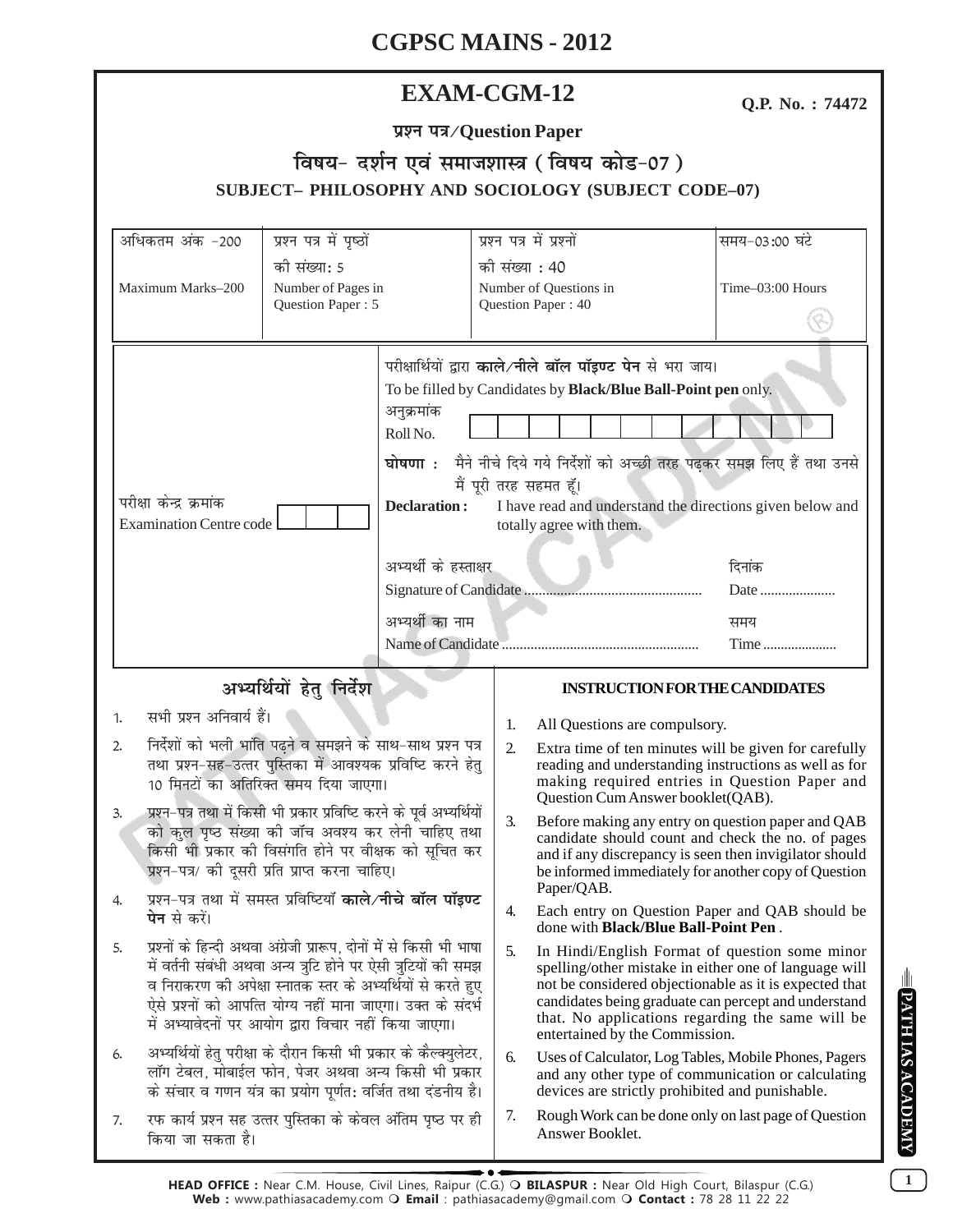#### खण्ड-1 SECTION-1 (उत्तर की शब्द सीमा-30. अंक-02)

ADE

#### भाग $-1$

- 'दर्शन जीवन का रूपान्तरण है'। टिप्पणी करें।  $\mathbf{1}$ 'Philosophy is the transformation of life'. Comment.
- 'प्रस्थान त्रयी' से आप क्या समझते हैं?  $\mathcal{L}$ What do you mean by 'Prasthan Trayee'?
- 'पंच-स्कन्ध' का अर्थ स्पष्ट कोजिए।  $\mathcal{L}$ Elucidate the meaning of 'Panch-Skandha'.
- 'धर्म-दर्शन' से क्या समझा जाता है?  $\overline{4}$ . What is meant by 'Philosophy of Religion'?

### भाग $-2$

- व्यक्ति और समाज में अन्तर बताइए।  $\mathbf{1}$ Bring out the differences between individual and society.
- सामाजिक स्तरीकरण से आप क्या समझते हैं?  $\overline{2}$ What do you understand by social stratification?
- अवलोकन और साक्षात्कार में अंतर बताइए।  $\overline{3}$ . Differentiate between observation and interview.
- सामाजीकरण के बारे में आप क्या जानते हैं?  $\overline{4}$ What do you know about socialization?

#### भाग $-3$

- अनुसूचित जनजाति का संवैधानिक अभिप्राय क्या है?  $1<sup>1</sup>$ What is the constitutional opinion of Scheduled Tribe?
- पति भ्रातृ विवाह क्या है?  $\mathcal{L}$ What is Levirate?

छत्तीसगढ में निवासरत गोंड जनजाति के दस उपसमूहों के नाम लिखिए।  $\mathfrak{Z}$ . Write names of ten sub-groups of Gond Tribe living in Chhattisgarh.

वधु-मूल्य क्या है?  $4.$ 

What is Bride Price?

#### भाग -4

छत्तीसगढ शासन द्वारा किस क्षेत्र में 'दाऊ मंदराजी' सम्मान स्थापित किया गया? उन पाँच व्यक्तियों के नाम लिखिए जिन्हें यह सम्मान दिया गया  $1.$ है।

In which field 'Dau Mandaraji' award is established by the Government of Chhattisgarh? Write name of the five persons who has been awarded by this award.

- छत्तीसगढ़ी लोकोक्ति 'मुड़ के नांव कपार' को समझाइए।  $\overline{2}$ 
	- Explain the Chhattisgarhi proverb 'Mud ke Naav Kapar'.
- 'श्रीमति सुरूज बाई खांडे' पर एक संक्षिप्त टीप लिखें।  $\overline{3}$ .

Write a short note on 'Smt. Suruj Bai Khande'.

छत्तीसगढी लोक-नृत्यों एवं लोक-गीतों की प्रस्तुती में प्रयुक्त किन्हीं पाँच वाद्य यंत्रों के नाम बताइए।  $\overline{4}$ 

Tell the name of any five musical instruments used during performing Chhattisgarhi folk dance and folk songs.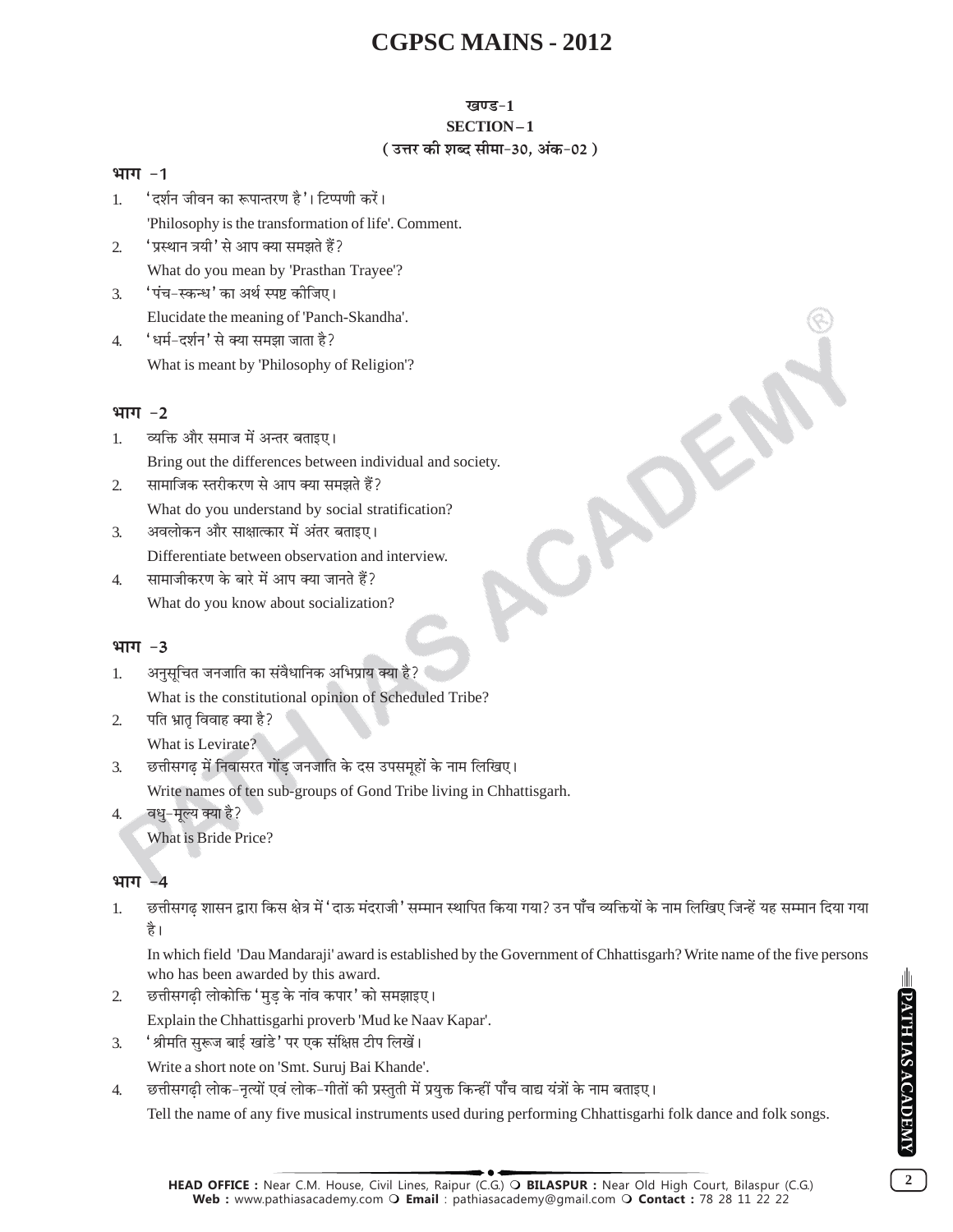#### भाग $-5$

- ताला की 'रूद्र शिव' प्रतिमा का परिचय दीजिए।  $\mathbf{1}$ Give introduction of 'Rudra Shiva' idol of Tala.
- $\mathcal{D}_{\alpha}$ चम्पारण्य का क्या महत्व है? What is the significance of Champaranya?
- सरना का संक्षिप्त परिचय दीजिए। 3. Give brief introduction of 'Sarana'.
- 'छत्तीसगढ का नियाग्रा' किसे कहा जाता है?  $\overline{4}$ Which is known as the 'Niyagra of Chhattisgarh'?

#### खण्ड $-2$ SECTION-2 (उत्तर की शब्द सीमा-60, अंक-04)

#### भाग $-1$

- संस्कृतियों पर पडने वाले आधुनिक विज्ञान के प्रभावों पर टिप्पणी लिखिए।  $\overline{5}$ . Write a note on impacts of the modern science on cultures.
- योग दर्शन के अनुसार चित्त की भूमियों की व्याख्या कीजिए। 6. Explain the grounds of Consciousness as per yoga philosophy.

#### भाग -2

- समाजशास्त्र के विषय क्षेत्र की संक्षिप्त विवेचना कीजिए। 5. Briefly describe the scope of sociology.
- सांस्कृतिक विलंबना को परिभाषित कीजिए एवं इसकी प्रमुख विशेषताएँ बताइए। 6. Define the term cultural lag and state its salient features.

#### भाग $-3$

- एकल और विस्तारित परिवार में अंतर बताइए।  $\overline{5}$ . Differentiate between nuclear and extended family.
- छत्तीसगढ राज्य पिछडा वर्ग आयोग के गठन का उद्देश्य लिखें। 6.

Write the purpose of creation of Chhattisgarh Backward Class Commission.

#### भाग -4

- छत्तीसगढ़ में 'पंडवानी' को लोकप्रिय बनाने का श्रेय किसे जाता है? 5. To whom credit goes to popularise 'Pandwani' in Chhattisgarh?
- 'सरहुल-नृत्य' का वर्णन करें। 6. Describe 'Sarhul-Dance'.

#### भाग $-5$

- लोक संस्कृति का क्या अर्थ है?  $\overline{5}$ What is the meaning of folk culture?
- 'उदन्ती अभ्यारण्य' के बारे में बताइए। 6. Describe Udanti Sanctuary.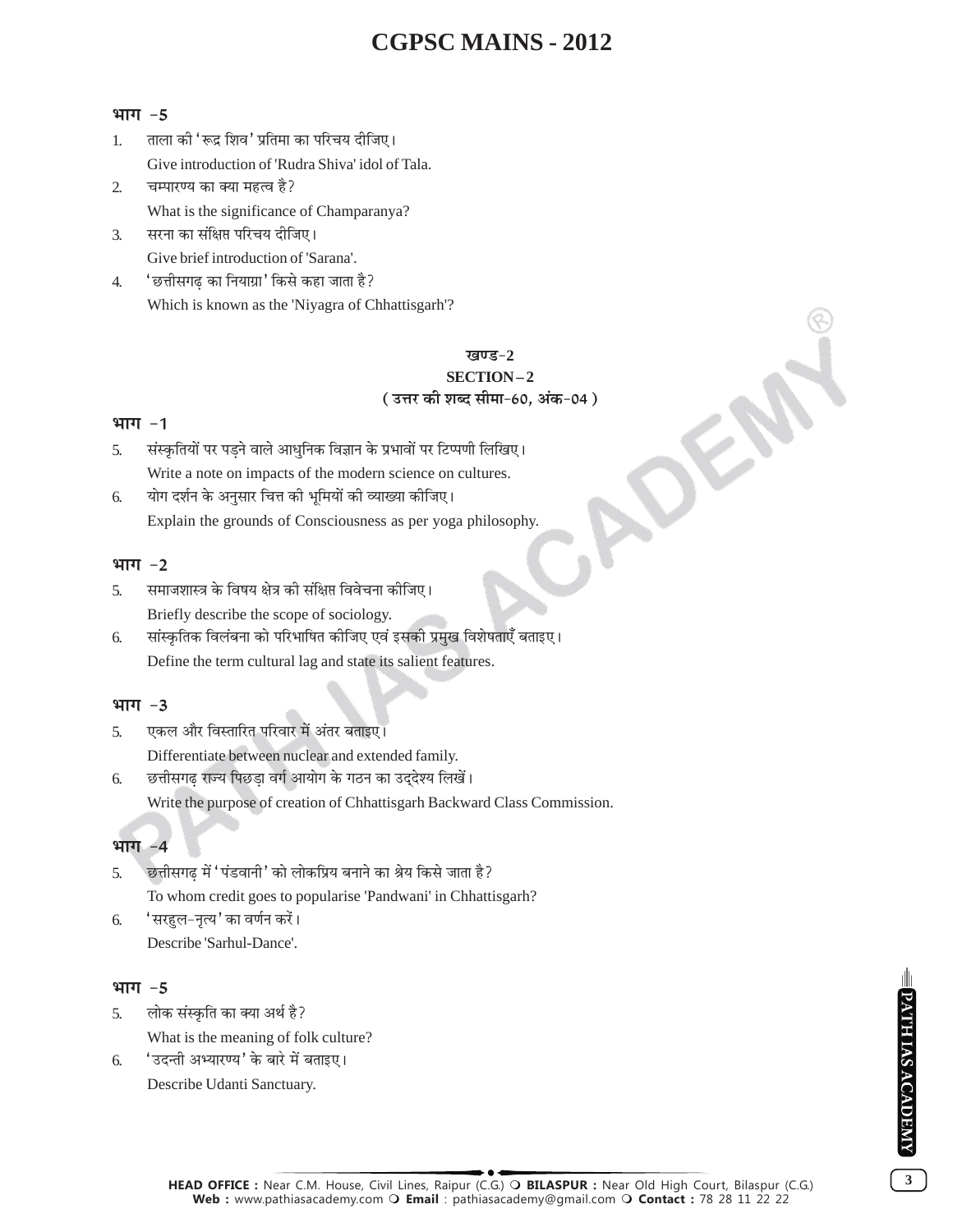### खण्ड-3

## SECTION-3

## (उत्तर की शब्द सीमा-100, अंक-08)

#### भाग 1

- धर्म निरपेक्षता क्या है? क्या यह धर्म–दर्शन के बौद्धिक पक्ष से पृष्ट होती है? विवेचना करें।  $\tau$
- What is secularism? Is it strengthen by the rational aspect of Philosophy of Religion? Discuss it. 7.

#### भाग 2

- समिति क्या है? इसके प्रमुख तत्व बताइए।  $7<sub>1</sub>$
- What is association? Give its main elements. 7.

### भाग 3

- बस्तर अंचल के जनजातियों की 'गोदना प्रथा' संबंधी मान्यताओं का उल्लेख कीजिए।  $\tau$
- Give an account of the myths related to 'Tattoo tradition' among the tribes of Bastar region. 7.

### भाग $-4$

- पद्मभषण हबीब तनवीर पर एक संक्षिप्त लेख लिखें । 7.
- 7. Write a brief essay on Padmabhushan Habib Tanvir.

### भाग $-5$

- 'छत्तीसगढ का प्रयाग' किसे कहा जाता है? टिप्पणी कीजिए। 7.
- Which is known as the 'Prayag of Chhattisgarh'? Comment. 7.

#### खण्ड-4

## **SECTION-4**

## ( उत्तर की शब्द सीमा-250. अंक-20 )

## ( इस खण्ड में विभिन्न भागों से कुल 03 प्रश्न दिए जाएंगे। अभ्यर्थी को इनमें से कोई 02 उत्तर देने होंगे )

#### भाग $-3$

- छत्तीसगढ़ की जनजातियों में जीवन-साथी चुनने के विभिन्न तरीकों का वर्णन कीजिए। 8.
- Describe the various ways of selecting life-partners among the tribes of Chhattisgarh. 8.

## भाग

- छत्तीसगढ की जनजातियों के कलात्मक जीवन का वर्णन कीजिए। 8.
- Describe the artistic life of the tribals of Chhattisgarh. 8.

## भाग $-5$

- छत्तीसगढ के प्रमुख तीज-त्यौहारों का वर्णन कीजिए। 8.
- 8. Explain three important festivals of Chhattisgarh.